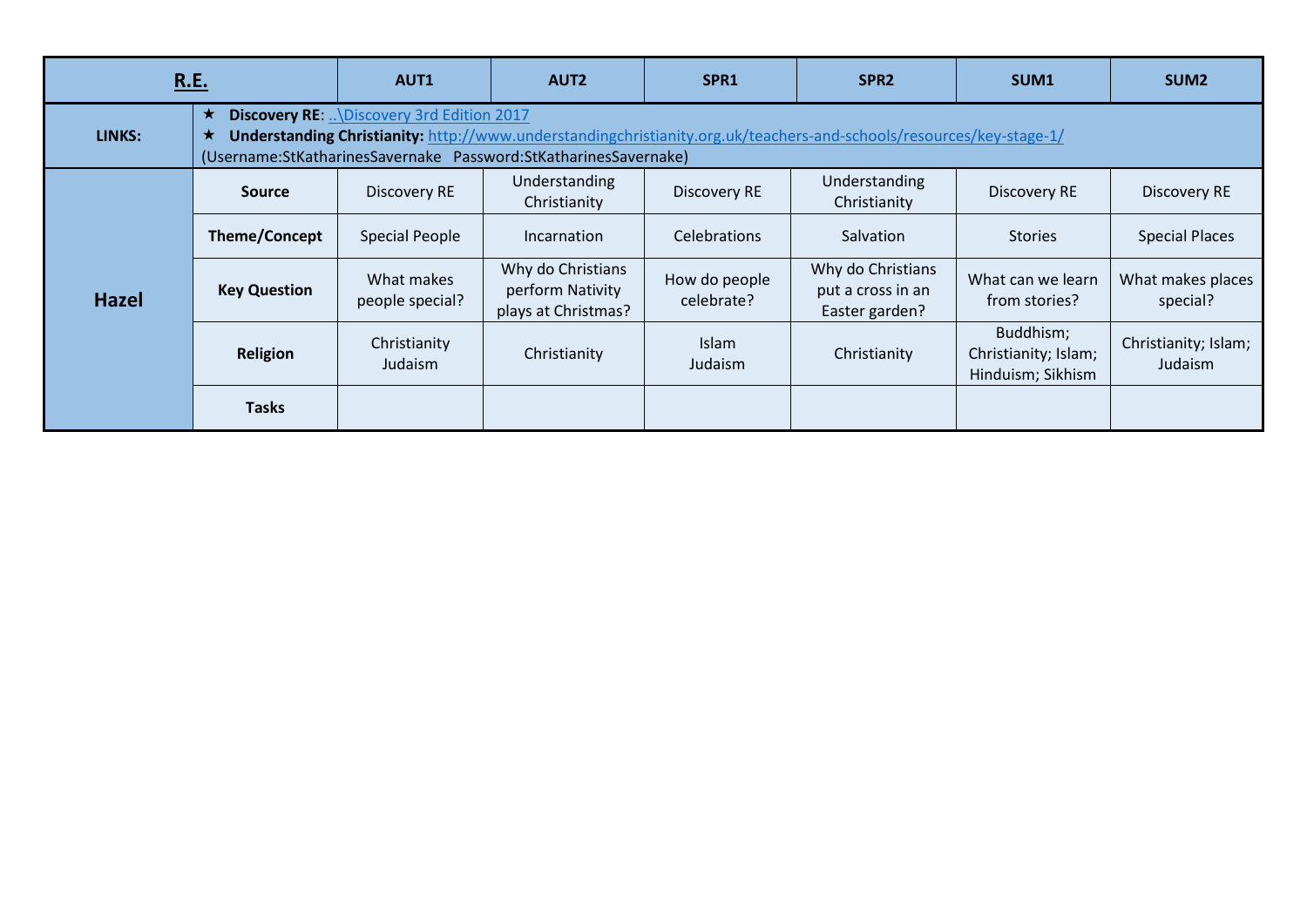| R.E.       |           |                                                                                                                                                                                                                                                                 | AUT1                                                         | AUT <sub>2</sub>                               | SPR1                                                                                            | SPR <sub>2</sub>                           | SUM1                                                                 | SUM <sub>2</sub>                                                        |  |
|------------|-----------|-----------------------------------------------------------------------------------------------------------------------------------------------------------------------------------------------------------------------------------------------------------------|--------------------------------------------------------------|------------------------------------------------|-------------------------------------------------------------------------------------------------|--------------------------------------------|----------------------------------------------------------------------|-------------------------------------------------------------------------|--|
| LINKS:     |           | <b>Discovery RE</b> \Discovery 3rd Edition 2017<br>$\star$<br>Understanding Christianity: http://www.understandingchristianity.org.uk/teachers-and-schools/resources/key-stage-1/<br>$\star$<br>(Username:StKatharinesSavernake Password:StKatharinesSavernake) |                                                              |                                                |                                                                                                 |                                            |                                                                      |                                                                         |  |
| <b>Oak</b> | Year<br>A | <b>Source</b>                                                                                                                                                                                                                                                   | Understanding<br>Christianity                                | Understanding<br>Christianity                  | <b>Discovery RE</b>                                                                             | Understanding<br>Christianity              | <b>Discovery RE</b>                                                  | <b>Discovery RE</b>                                                     |  |
|            |           | <b>Theme/Concept</b>                                                                                                                                                                                                                                            | Creation                                                     | Incarnation                                    | Jesus as a Friend                                                                               | Salvation                                  | Shabbat                                                              | Rosh Hashanah &<br>Yom Kippur                                           |  |
|            |           | <b>Key Question</b>                                                                                                                                                                                                                                             | Who made the<br>world?                                       | Why does Christmas<br>matter to<br>Christians? | Was it always easy<br>for Jesus to show<br>friendship?                                          | Why does Easter<br>matter to Christians?   | <b>Is Shabbat</b><br>important to<br>Jewish children?                | Are Rpsh Hashanah<br>and Yom Kippur<br>important to<br>Jewish children? |  |
|            |           | <b>Religion</b>                                                                                                                                                                                                                                                 | Christianity                                                 | Christianity                                   | Christianity                                                                                    | Christianity                               | Judaism                                                              | Judaism                                                                 |  |
|            |           | <b>Tasks</b>                                                                                                                                                                                                                                                    |                                                              |                                                |                                                                                                 |                                            |                                                                      |                                                                         |  |
|            | Year<br>B | <b>Source</b>                                                                                                                                                                                                                                                   | <b>Discovery</b>                                             | Understanding<br>Christianity                  | <b>Discovery</b>                                                                                | Understanding<br>Christianity              | <b>Discovery</b>                                                     | <b>Discovery</b>                                                        |  |
|            |           | <b>Theme/Concept</b>                                                                                                                                                                                                                                            | Why did Jesus<br>teach?                                      | Gospel                                         | Prayer at Home                                                                                  | God                                        | Community &<br>Belonging                                             | Hajj                                                                    |  |
|            |           | <b>Key Question</b>                                                                                                                                                                                                                                             | Is it possible to be<br>kind to everyone<br>all of the time? | What is the good<br>news that Jesus<br>brings? | Does praying at<br>regular intervals<br>every day help a<br>Muslim in his/her<br>everyday life? | What do Christians<br>believe God is like? | Does going to the<br>Mosque give<br>Muslims a sense of<br>belonging? | Does completing<br>Hajj make a person<br>a better Muslim?               |  |
|            |           | <b>Religion</b>                                                                                                                                                                                                                                                 | Christianity                                                 | Christianity                                   | Islam                                                                                           | Christianity                               | Islam                                                                | Islam                                                                   |  |
|            |           | <b>Tasks</b>                                                                                                                                                                                                                                                    |                                                              |                                                |                                                                                                 |                                            |                                                                      |                                                                         |  |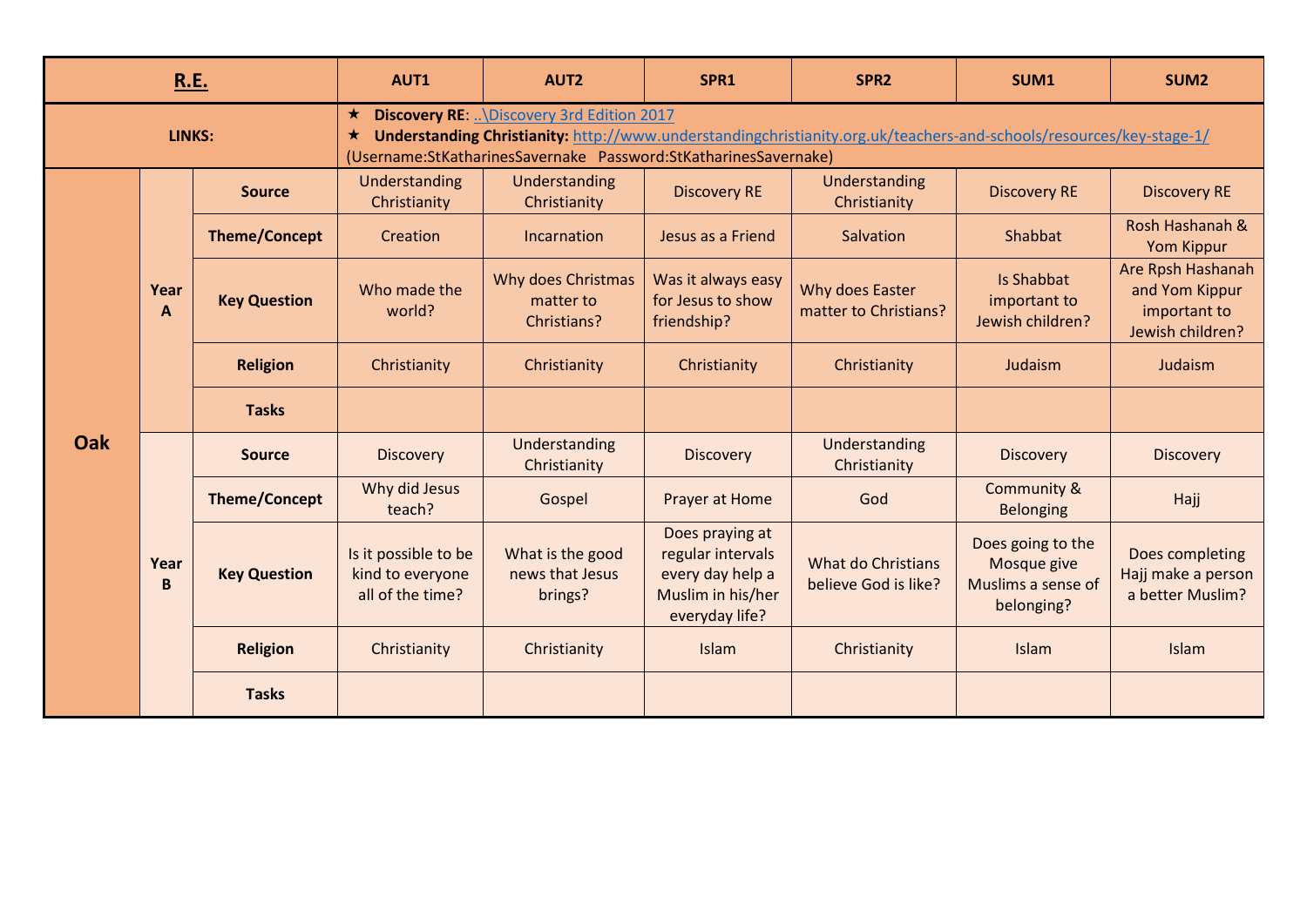| R.E.            |                      |                                                                                                                                                                                                                                                                   | AUT1                                                                                                                   | AUT <sub>2</sub>                                      | SPR1                                                               | SPR <sub>2</sub>                                               | SUM1                                                           | SUM <sub>2</sub>                                                      |  |
|-----------------|----------------------|-------------------------------------------------------------------------------------------------------------------------------------------------------------------------------------------------------------------------------------------------------------------|------------------------------------------------------------------------------------------------------------------------|-------------------------------------------------------|--------------------------------------------------------------------|----------------------------------------------------------------|----------------------------------------------------------------|-----------------------------------------------------------------------|--|
| LINKS:          |                      | <b>Discovery RE: </b> \Discovery 3rd Edition 2017<br>$\star$<br>Understanding Christianity: http://www.understandingchristianity.org.uk/teachers-and-schools/resources/key-stage-1/<br>$\star$<br>(Username:StKatharinesSavernake Password:StKatharinesSavernake) |                                                                                                                        |                                                       |                                                                    |                                                                |                                                                |                                                                       |  |
| <b>Chestnut</b> | Year<br>$\mathbf{A}$ | <b>Source</b>                                                                                                                                                                                                                                                     | Discovery                                                                                                              | Understanding<br>Christianity                         | Understanding<br>Christianity                                      | Understanding<br>Christianity                                  | Discovery                                                      | Discovery                                                             |  |
|                 |                      | <b>Theme/Concept</b>                                                                                                                                                                                                                                              | Divali                                                                                                                 | Incarnation                                           | Creation/Fall                                                      | Salvation                                                      | <b>Hindu Beliefs</b>                                           | Pilgrimage to the<br><b>River Ganges</b>                              |  |
|                 |                      | <b>Key Question</b>                                                                                                                                                                                                                                               | Would celebrating<br>Divali at home<br>and in the<br>community bring<br>a feeling of<br>belonging to a<br>Hindu child? | What is Trinity?                                      | What do<br>Christians learn<br>from the creation<br>story?         | Why do Christians<br>call the day Jesus<br>dies 'Good Friday'? | How can Brahman<br>be everywhere and<br>in everything?         | Would visiting<br>the River Ganges<br>feel special to a<br>non-Hindu? |  |
|                 |                      | <b>Religion</b>                                                                                                                                                                                                                                                   | Hinduism                                                                                                               | Christianity                                          | Christianity                                                       | Christianity                                                   | Hinduism                                                       | Hinduism                                                              |  |
|                 |                      | <b>Tasks</b>                                                                                                                                                                                                                                                      |                                                                                                                        |                                                       |                                                                    |                                                                |                                                                |                                                                       |  |
|                 | Year<br>B            | Source                                                                                                                                                                                                                                                            | Discovery                                                                                                              | Understanding<br>Christianity                         | Discovery                                                          | Understanding<br>Christianity                                  | Discovery                                                      | Understanding<br>Christianity                                         |  |
|                 |                      | <b>Theme/Concept</b>                                                                                                                                                                                                                                              | Buddha's<br>Teachings                                                                                                  | People of God                                         | The 8-Fold Path                                                    | Easter                                                         | The 8-Fold Path                                                | Kingdom of God                                                        |  |
|                 |                      | <b>Key Question</b>                                                                                                                                                                                                                                               | Is it possible for<br>everyone to be<br>happy?                                                                         | What is it like (for<br>Christians) to follow<br>God? | Can the Buddha's<br>teachings make<br>the world a better<br>place? | Is forgiveness always<br>possible for<br>Christians?           | What is the best<br>way for a Buddhist<br>to lead a good life? | When Jesus left,<br>what was the<br>impact of<br>Pentecost?           |  |
|                 |                      | <b>Religion</b>                                                                                                                                                                                                                                                   | <b>Buddhism</b>                                                                                                        | Christianity                                          | <b>Buddhism</b>                                                    | Christianity                                                   | <b>Buddhism</b>                                                | Christianity                                                          |  |
|                 |                      | <b>Tasks</b>                                                                                                                                                                                                                                                      |                                                                                                                        |                                                       |                                                                    |                                                                |                                                                |                                                                       |  |